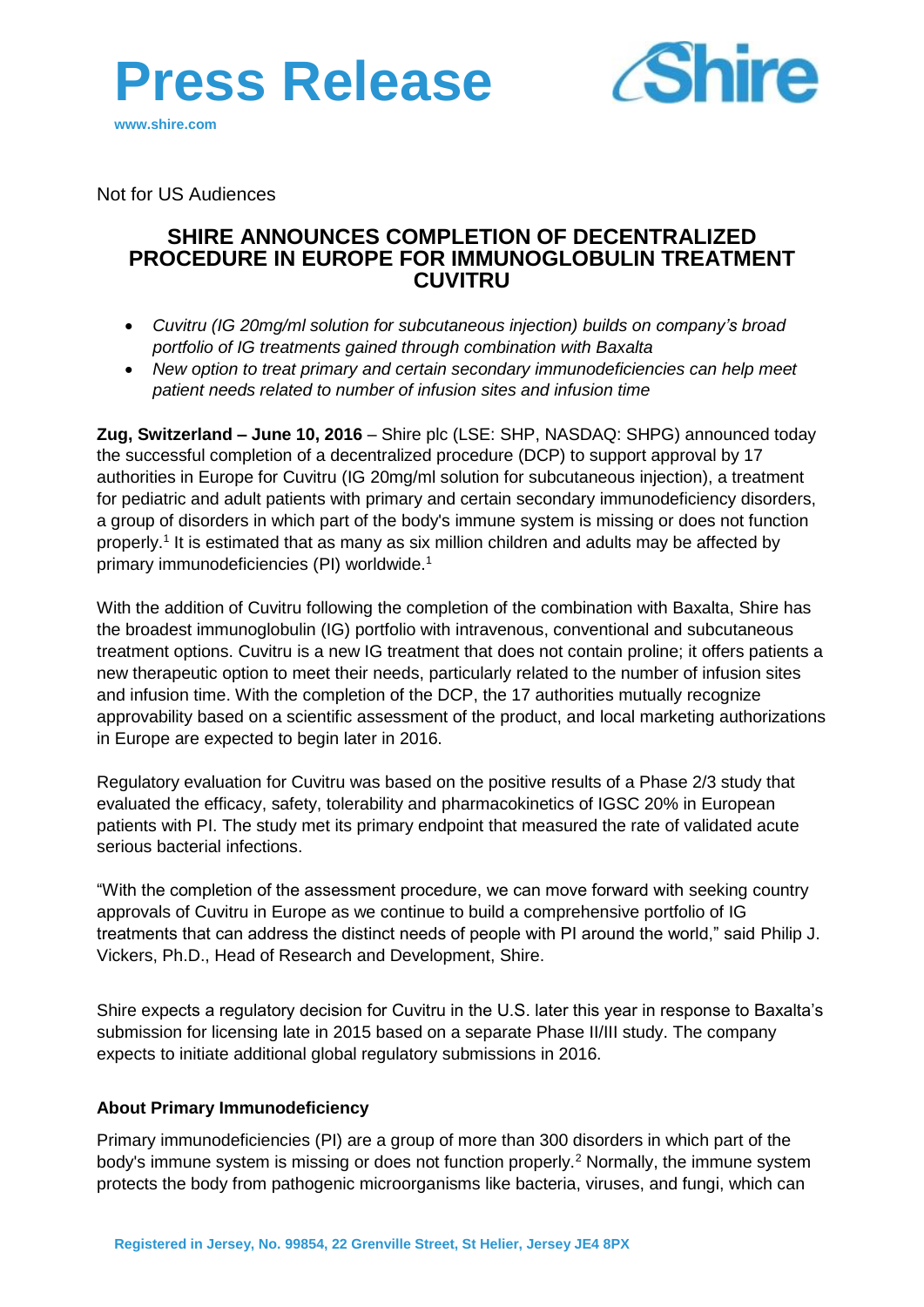cause infectious diseases. When any part of a person's immune system is absent or dysfunctional, the individuals are susceptible to infections, and it may take longer to recover from infections. When a defect in the immune system is genetically determined, it is called primary immune deficiency.<sup>3</sup> It is estimated that as many as six million children and adults may be affected by PI worldwide.<sup>1</sup>

## **About Cuvitru 20mg/ml solution for subcutaneous injection in Europe**

After marketing authorization, Cuvitru 20mg/ml solution for subcutaneous injection will be indicated as a subcutaneous administration (SCIg) replacement therapy in adults, and children and adolescents (0 - 18 years) in:

- Primary immunodeficiency syndromes with impaired antibody production.
- Hypogammaglobulinaemia and recurrent bacterial infections in patients with chronic lymphocytic leukaemia (CLL), in whom prophylactic antibiotics have failed or are contraindicated.
- Hypogammaglobulinaemia and recurrent bacterial infections in multiple myeloma (MM) patients.
- Hypogammaglobulinaemia in patients pre- and post- allogeneic haematopoietic stem cell transplantation (HSCT).

## **Detailed Important Risk Information**

## **CONTRAINDICATIONS**

Hypersensitivity to the active substance or to any of the excipients*.* 

Severe IgA deficiency and a history of hypersensitivity to human immunoglobulin treatment.

Cuvitru must not be given intravascularly or intramuscularly.

### **WARNINGS and PRECAUTIONS**

If Cuvitru is accidentally administered into a blood vessel patients could develop shock.

The recommended infusion rate must be closely followed. Patients must be closely monitored and carefully observed for any symptoms throughout the infusion period.

Certain adverse reactions may occur more frequently in patients who receive human normal immunoglobulin for the first time or, in rare cases, when the human normal immunoglobulin product is switched or when there has been a long interval since the previous infusion.

Potential complications can often be avoided by:

- initially injecting the product slowly
- ensuring that patients are carefully monitored for any symptoms throughout the infusion period. In particular, patients naive to human normal immunoglobulin, patients switched from an alternative immunoglobulin product or when there has been a long interval since the previous infusion should be monitored during the first infusion and for the first hour after the first infusion, in order to detect potential adverse signs.

All other patients should be observed for at least 20 minutes after administration.

In case of adverse reaction, either the rate of administration must be reduced or the infusion stopped. Suspicion of severe hypersensitivity or anaphylactic-type reactions requires immediate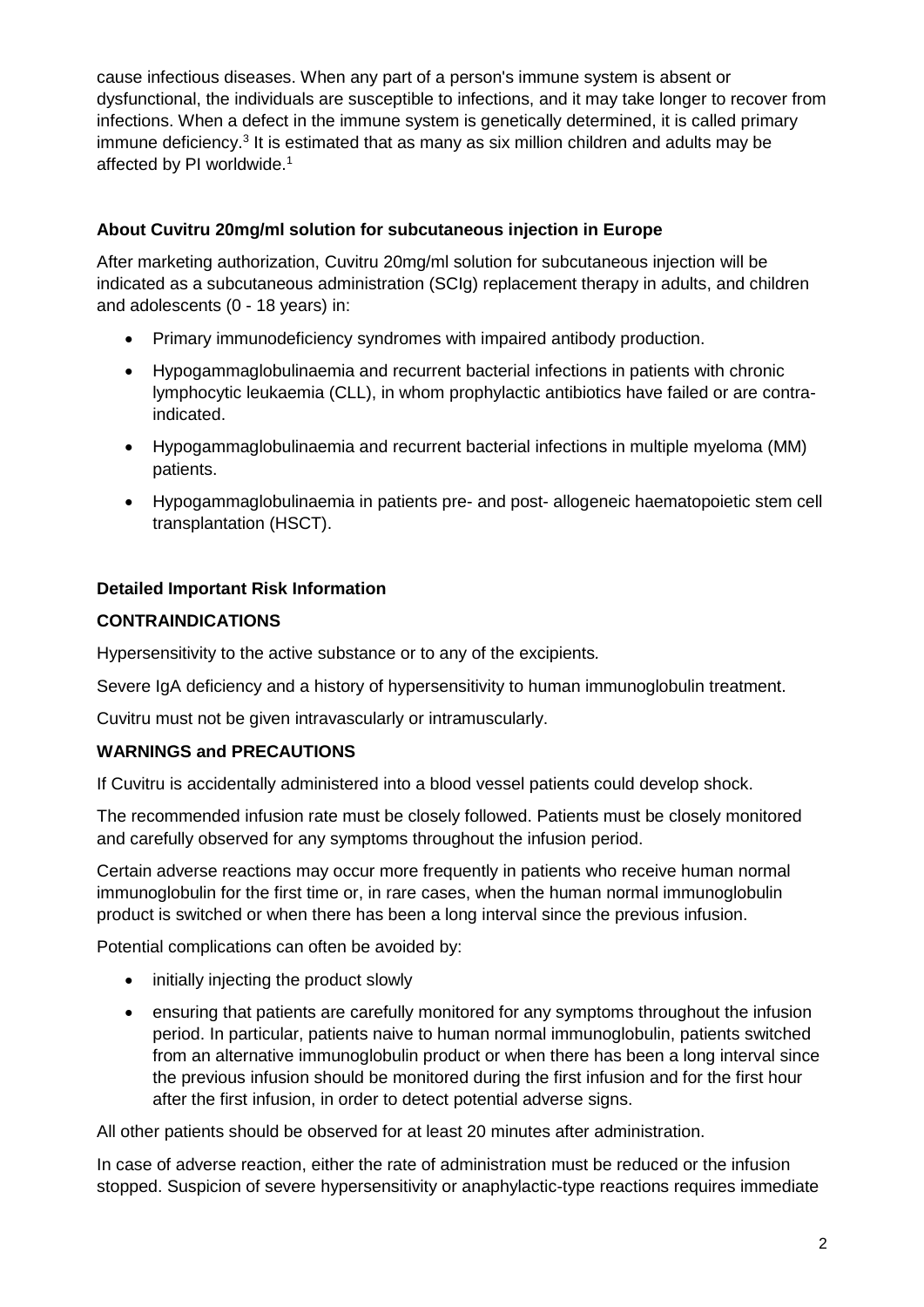discontinuation of the injection. The treatment required depends on the nature and severity of the adverse reaction.

In case of shock, standard medical treatment for shock should be implemented.

Thromboembolic events (e.g. myocardial infarction, cerebral vascular accident, deep vein thrombosis, and pulmonary embolism), renal dysfunction/failure, aseptic meningitis syndrome, hemolysis and interference with serological testing have been observed with IG administered intravenously and cannot be excluded with use of Cuvitru. Thrombotic events and hemolysis have also been reported in association with the subcutaneous administration of immunoglobulin products.

Human normal immunoglobulin is produced from human plasma and may carry a risk of transmitting infectious agents.

Shire, Baxalta and Cuvitru are trademarks of Shire plc, its subsidiaries or affiliates.

### References

1. Bousfiha AA et al. Primary immunodeficiency diseases worldwide: more common than generally thought. J Clin Immunol. 2013 Jan;33(1):1-7.

2. Picard C, Al-Herz W, et al. Primary Immunodeficiency Diseases: an Update on the Classification from the International Union of Immunological Societies Expert Committee for Primary Immunodeficiency. J Clin Immunol. 2015 Nov;35(8):696-726.

3. IDF Patient & Family Handbook for Primary Immunodeficiency Diseases. 5th edition. Blaese. 2013.

#### **For further information please contact:**

#### **Investor Relations**

| Sarah Elton-Farr     | seltonfarr@shire.com | +44 1256 894157 |
|----------------------|----------------------|-----------------|
| lan Karp             | ikarp@shire.com      | +1 781 482 9018 |
| <b>Robert Coates</b> | rcoates@shire.com    | +44 1256 894874 |
| Media                |                      |                 |
| Gwen Fisher          | gfisher@shire.com    | +1 484 595 9836 |
| Debbi Ford           | debbi.ford@shire.com | +1 224 727 2079 |

### **NOTES TO EDITORS**

#### **About Shire**

Shire is the leading global biotechnology company focused on serving people with rare diseases and other highly specialized conditions. We have best-in-class products available in more than 100 countries across core therapeutic areas including Hematology, Immunology, Neuroscience, Lysosomal Storage Disorders, Gastrointestinal / Internal Medicine / Endocrine and Hereditary Angioedema; a growing franchise in Oncology; and an emerging, innovative pipeline in Ophthalmics.

Our employees come to work every day with a shared mission: to develop and deliver breakthrough therapies for the hundreds of millions of people in the world affected by rare diseases and other high-need conditions, and who lack effective therapies to live their lives to the fullest.